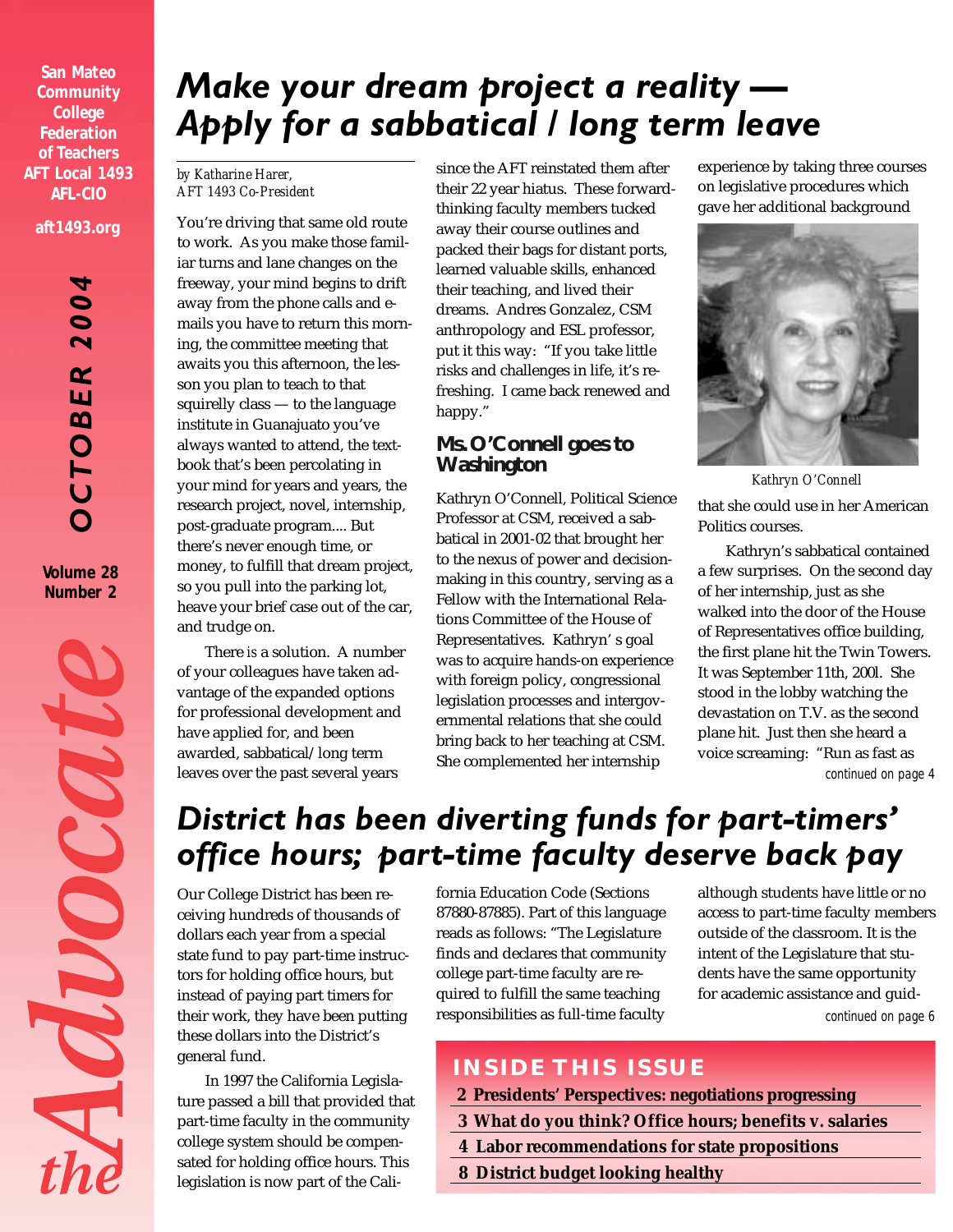Advocat

2004 *OCTOBER 2004* OCTOBER **San Mateo Community College Federation of Teachers AFT Local 1493, AFL-CIO** 1700 W. Hillsdale Blvd. San Mateo, CA 94402 (650) 574-6491 aft1493.org

**Editor** Eric Brenner, Skyline, x4177

**Editorial Board** Eric Brenner, Skyline, x4177 Dan Kaplan, x6491

**Co-Presidents**

Katharine Harer, Skyline, x4412 Joaquin Rivera, Skyline, x4159

**Vice President** Ernie Rodriguez, CSM, x6640

**Secretary** Kathleen Feinblum, Skyline, x4477

**Treasurer** Dave Danielson, CSM, x6376

#### **Chapter Chairs**

Chip Chandler, Skyline, x4286 Rick Hough, Skyline, x4193 Teeka James, CSM, x6390 Yaping Li, CSM, x6338 Romy Thiele, Cañada, x3211

#### **Executive Committee Reps.**

Nina Floro, Skyline, x4414 Anne Nicholls, Cañada, x3293 Karen Olesen, Cañada, x3415 John Searle, CSM, x6607 Suzanne Russell, CSM, x6363

#### **Part-timers Reps.**

Victoria Clinton, Cañada, x3392 Jenny Saarloos, Skyline, x6889x9249 Sandi Raeber, CSM, x6665

**Chief Grievance Officer** John Kirk, CSM, x6386

**Executive Secretary** Dan Kaplan, x6491 kaplan@smccd.net



#### *PRESIDENTS' PERSPECTIVES PRESIDENTS' PERSPECTIVES*

# *Negotiations progressing, but still a ways to go*

*by Katharine Harer and Joaquin Rivera, AFT 1493 Co-Presidents*



We hope that your semester is going smoothly, or should we say, as smoothly as possible! The election is looming and it is gratifying to see so much voter registration activity on our campuses. We want to remind you to vote YES on Proposition 72 which provides health care coverage to employees in medium and large businesses. It's a small step in addressing the issue of uninsured workers in California. We aren't going to tell you how to vote in the coming national election, but we do ask you to think very seriously about the state of our country — and of the rest of the world our government impacts so greatly with its foreign policies. The AFT at the national level has endorsed John Kerry for President. Union recommendations on other important statewide propositions are listed on page 4.

### *Negotiations continuing*

Contract negotiations are not yet resolved. The District's initial proposal was a five-year compensation package of a pass-through COLA with a guaranteed minimum of 1% and a maximum of 3%. We countered with COLA plus 3% for three years with no ceiling. The District did not accept our proposal and proposed COLA plus .5% for the first year and COLA for the next four years with, again, a guaranteed minimum of 1% and a maximum of 3%. The AFT is not satisfied with that proposal and will continue to fight for a compensation package that will

bring our salaries to the top three in the Bay Area.

Another item that many faculty were not happy about may leave the table — the 37.5 hour work week the District wants to write into the contract has not fared well. We continue to stand firmly against it. The increased cost of benefits haunts the negotiating table like a dark cloud. As we reported in the last Advocate, we are working with the District and the other two unions, CSEA and AFSCME, in a benefits task force to explore other options for providing benefits to District employees. After the first meeting, the group decided to research the option of leaving PERS by asking groups that have left what they have replaced it with and how it is working. The District will also be compiling data on the needs of District employees to help the task force in their work. Unfortunately, we are stuck with huge increases from PERS for the coming year; however, if the task force comes up with a better plan, we hope to be able to lower costs for the following year. We will keep you posted about this hot topic.

### *Counselors present useful data*

We were pleased to invite three representatives from Counseling to our last bargaining session on October 11th — Don Biederman from Skyline, Dean Chowenhill from CSM, and Pamela Ward-Smith from Cañada — in order to address some of the contract changes the District has proposed for counseling faculty. The counselors revealed serious problems with the data that the District is using to evaluate the effectiveness of counseling services. According to the research carried out by the counselors themselves, the numbers of students

*continued on next page*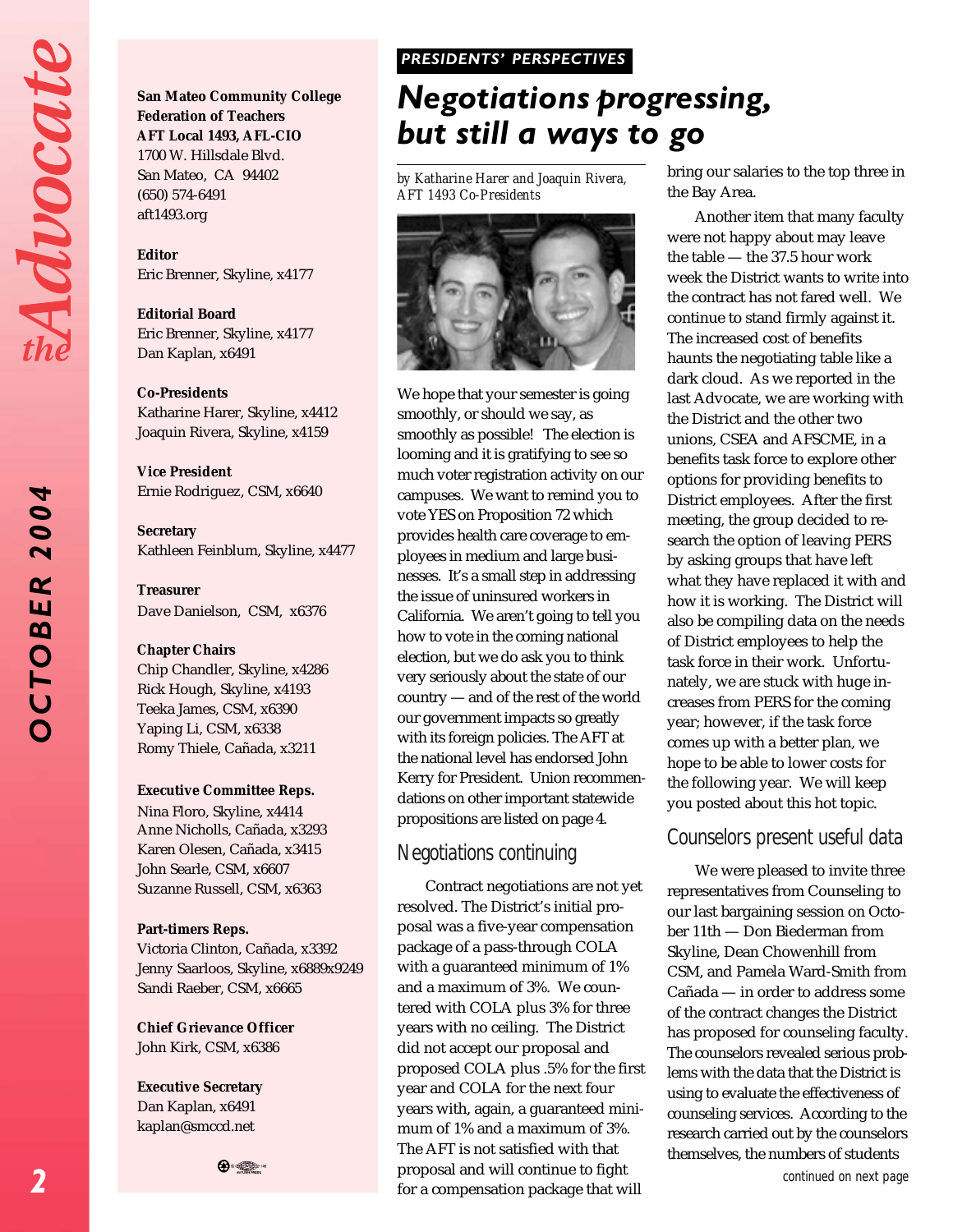#### *WHAT DO YOU THINK?*

### **A QUESTION TO PART-TIME FACULTY:**

#### **How many office hours do you put in per class each semester? Do you know that you are not being paid for working office hours?**

**We would like to hear from a large number of part-timers on this issue, so please respond and let us know what you think by either calling the AFT Office at: x6491 or by e-mailing us at: kaplan@smccd.net**

#### *LETTERS TO THE ADVOCATE*

# *Bring Column 8 up to speed*

AFT leadership has given its constituents many contractual improvements over the years; I can't imagine where faculty would be without this group of dedicated workers.

That being said, I want to speak to the article, "Negotiations in full swing..." in the last *Advocate* issue. What seems very familiar is that little money is being offered by the district (and this is true in good as well as bad times). In the past, AFT has made good deals by concentrating on one area at a time that needs improvement which one must do when little money is offered. As-

#### *Presidents' Perspectives*

*continued from previous page* seen by counselors were much higher than the District's data reported. At the same time, programs carried out by counseling departments to improve the management of student flow patterns and demand for services have been successful, a fact that the District does not acknowledge when it argues for a fiscal working year for counselors rather than the academic year currently in place. The counse-

#### *YOUR RESPONSES*

# *Readers' views on health benefits vs. salaries*

*In the last* Advocate*, we asked readers for their views on whether health coverage and salaries be increased an equal amount or should there be more money put into one or the other. The following are two responses we received to our "What do you think?" question.*

Approximately 60% of all faculty are currently affected by the medical cap and some are already paying hundreds of dollars each month to provide medical insurance for their families. In January, even those people on PERSCare 1-party will be affected.

While it is true that putting money into salaries will allow faculty to choose for themselves what to do with it, that choice will also mean that those employees will be taxed on the

suming the article named above is correct in stating that Column 8 ranks 7th or 8th in salary, I hope the AFT Executive Committee will now choose to bring Column 8 up to speed.

Good luck in the negotiations!

Linda Vogel Skyline English

#### *End the two-tiered system*

*The following is a response to a letter, published in the last* Advocate*, by Tom Hewitt and Jim Bowsher, titled: "End our*

lors were in agreement that they have been working collaboratively with their managers to handle these and other issues. Why, then, is the District attempting to make substantive changes in working conditions for counselors? The AFT team felt that the presence of an informed and articulate team of counselors benefitted the discussion of these issues, just as the presentation earlier this year by librarians shed light on the issues that affect them.

money they receive. If the same funds were put on the medical cap, they would not be taxed and would be receiving a greater benefit. It doesn't address the fact that the single people will be docked, but since the majority of faculty have families, it seems to me to be the better way to go.

#### Name withheld upon request

In answer to the "What do you think....Are you paying too much ...." in the September 2004 *Advocate*, I would prefer that salaries be increased.

Thanks for your good work on this and many other issues.

Katharine Heyl Skyline ESOL

#### *two-tiered system for retiree medical benefits."*

I was not aware of the two-tiered system until I read your letter in the *Advocate* today. The probability is almost zero that I would qualify for retiree medical benefits under the current contract.

Therefore, I support your proposal. If there is anything I can do to help, please let me know.

#### Judy Liteky,

Cañada Math /MESA Director

Finally, due to personal and professional matters in place before our bargaining schedule was determined, it looks like we won't be able to wrap up negotiations until December. We have been meeting at least once a week since the summer and intend to keep at it until we can bring about a good settlement. As soon as we have something solid to report, we will hold campus forums to let you know where we stand.

Remember to vote on November 2!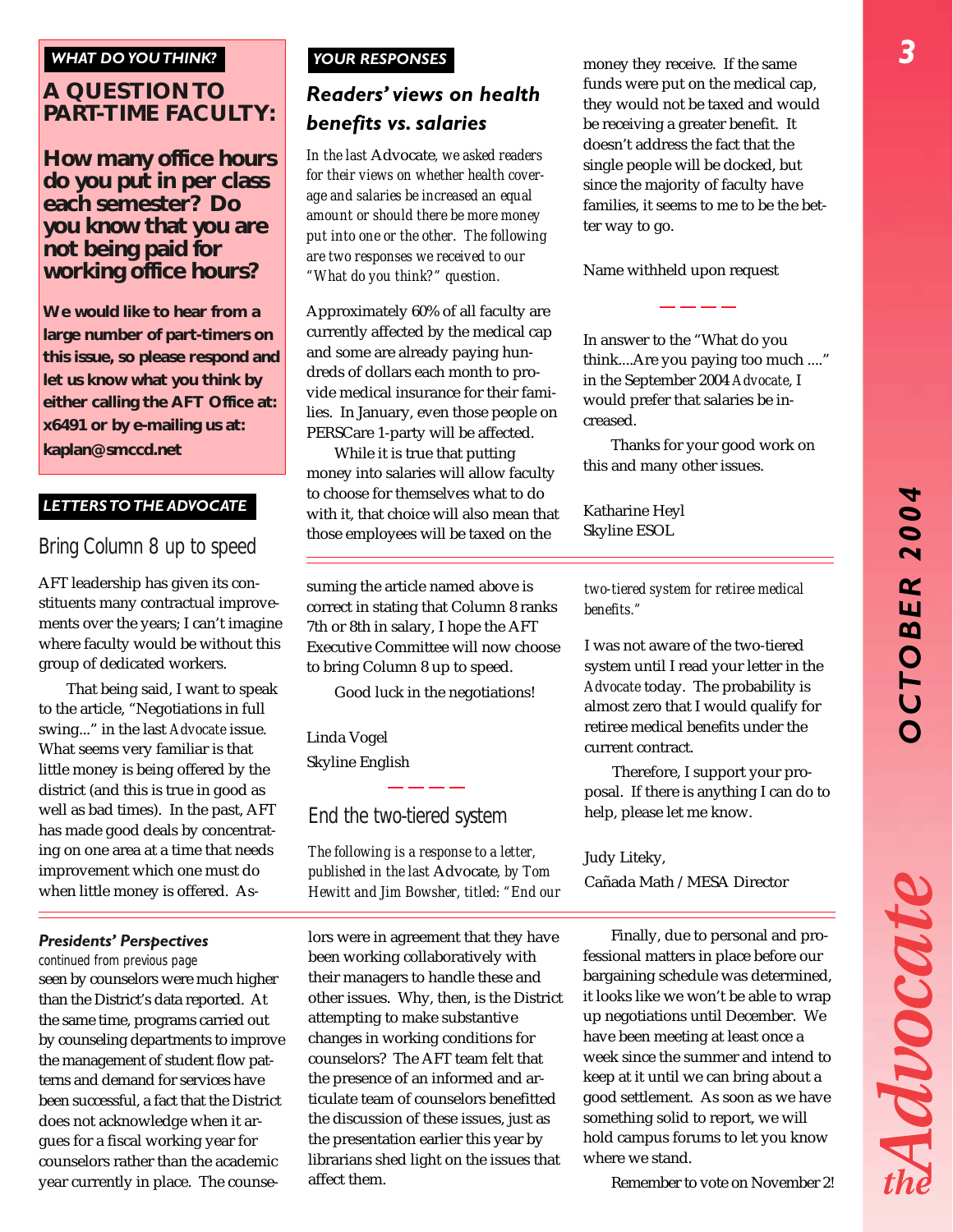*OCTOBER 2004*

OCTOBER

2004

# *CFT/California Labor Federation recommendations on state propositions on the November 2nd ballot*

The following are selected recommendatons on state ballot propositions from the California Federation of Teachers and the California Labor Federation. Don't forget to vote on November 2nd!

# **Proposition 1A — NO**

We should protect local taxpayers, not irresponsible spending by local governments. Proposition 1A gives local governments a spending guarantee without any fiscal accountability or oversight. It's a blank check for spending and turns a blind eye to waste.

### **Proposition 59 — YES**

Provides that the people have the right of access to information concerning the conduct of the people's business. Provides that the meeting of public bodies and writings of public officials and agencies shall be open to public scrutiny.

# **Proposition 63 — YES**

The "Mental Health Services Act" would provide funds to counties to expand services and develop programs for the mentally ill.

### **Proposition 64 — NO**

This measure would take away the legal rights of individuals, communities and public interest groups to stop unfair business practices—such as false advertising, polluting, and deceptive labeling.

#### *Sabbaticals*

*continued from page 1*

you can. There's another plane heading for the Capitol." Kathryn didn't know her way around D.C., so she ran through the streets with the group of people who had gathered in the lobby of her building. "Cars weren't moving and everyone was just running. All the subways had been stopped. We ran by the FBI building and someone yelled to get away, that it would be bombed too. There were rumors that they'd bombed the State Department and there was smoke in the air from the attack on the Pentagon." They found shelter in the office of a lobbyist and spent the day huddled together around a T.V.

Kathryn's unique experience in Washington afforded her the opportunity to see Congress functioning in crisis mode. It wasn't exactly a *restful* sabbatical. "I worked hard, functioning as a staff member for the committee. Engrossed as I was by the subject matter, it was often difficult to leave at the end of the workday."

# **Proposition 66 — YES**

Would amend the state's "Three Strikes" law to require stiffer sentences only when a third conviction is for a specified violent and/or serious felony.

# **Proposition 68 — NO**

This initiative would give a sweetheart deal to a small group of 16 card club and racetrack owners to operate 30,000 slot machines in local city and suburban neighborhoods.

# **Proposition 69 — NO**

Would require DNA collection from all convicted felons adult and juvenile—to be submitted to a state DNA database.

# **Proposition 70 — NO**

A Tribal Gaming initiative sponsored by the Agua Caliente tribe to require casinos to pay only the 9% corporate tax rate.

# **Proposition 72 — YES!!!**

This initiative places Senate Bill 2, the Health Insurance Act, before voters to support or overturn. Senate Bill 2 was a California Federation of Labor-sponsored bill that will provide health insurance to over one million uninsured Californians. A Yes vote on Proposition 72 supports the Health Insurance Act. Requires that employers with over 50 employees pay at least 80% of employees' health coverage.

# **A global citizen**

Jeff Acidera, Skyline Counselor, was awarded a sabbatical leave in 2002 that helped him to carry out "my lifelong dream of living in a foreign country." Jeff studied Spanish in Costa Rica along with language students from many different countries, and concurrently pursued an independent study class for a Doctoral Program at USF in Multicultural and



*Jeff Acidera picking coffee in Costa Rica*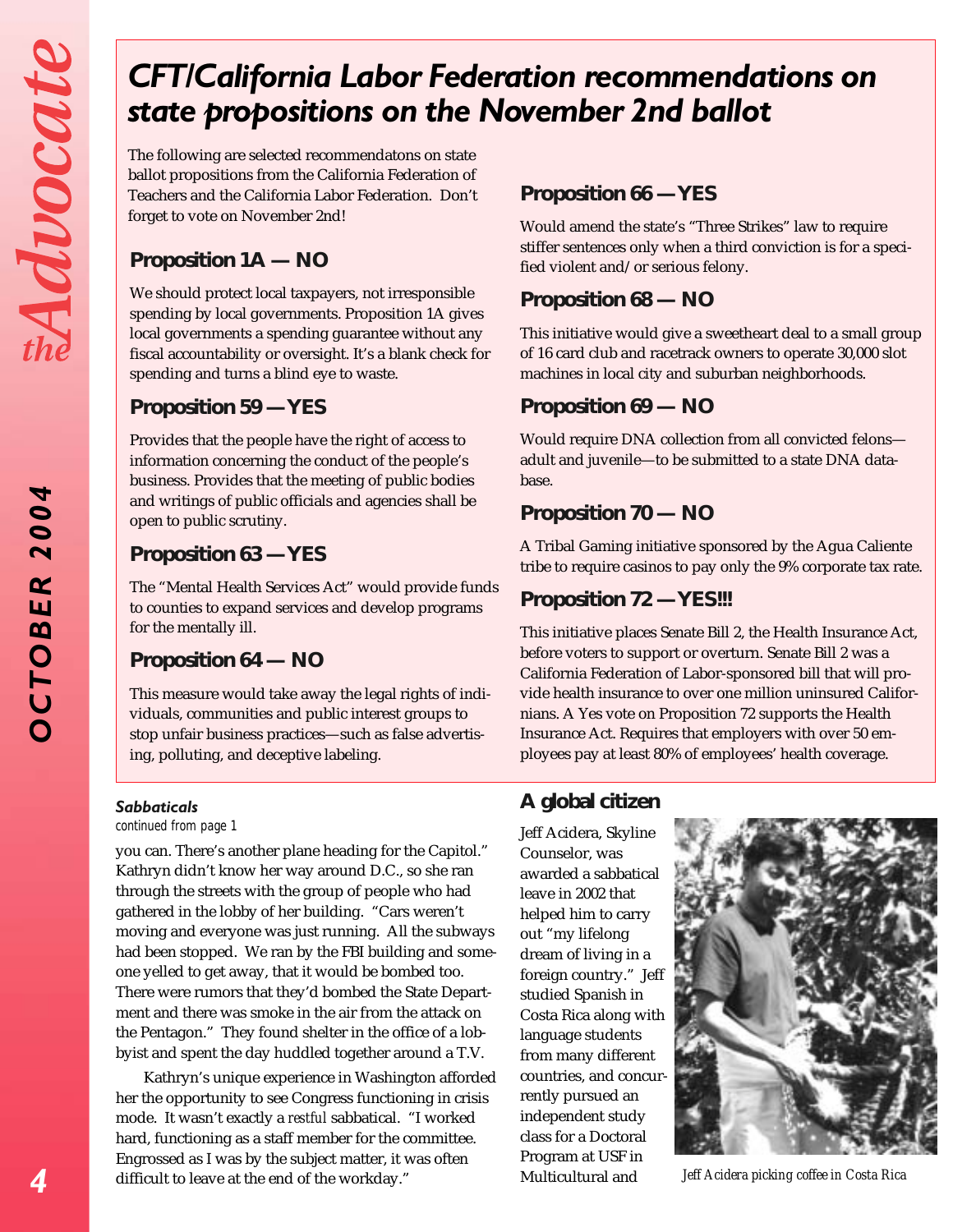Advocat

International Education. "It was the best of both worlds," he said, because he got to live for a brief but intense time in another culture but still keep his job! Jeff has noticed that this experience has improved his ability to communicate with students in Spanish and to understand them more fully. As a result, he has built stronger relationships with his students. "We can definitely communicate now." At the same time, living in a different culture was a personally enriching experience: "I grew in so many ways. My world multiplied ten-fold. I have friends all over the world now. I've become a global citizen."

#### **Black tea & croissants — Charles Dickens meets Michel Tournier**

CSM English and French professor, Susan Petit, spent one month of her sabbatical leave in 2002 in England and France.



*Michel Tournier & Susan Petit at Chateau de Breteuil, Choisel, France*

In France, she worked on her language skills, gathered materials for her classes and for the French Club she sponsors, and, in her words, "caught up on the culture." She happened to be in France during the presidential elections, intensifying her experience. Susan was able to squeeze in a visit to the French novelist, Michel Tournier, the subject of her first book. In England, she saw nine plays and visited the house-turned-museum of Charles Dickens.

The second phase of her sabbatical was spent learning the Dream Weaver web program so that she could apply it to creating a web page for the French club and diving into the kind of reading, composition theory and literature, she doesn't have time to do during the school year. She came back more relaxed and also more understanding of the pressures on students, as she herself was a student of web design.

# **Teaching ESL in the land of the Aztecs**

Andres Gonzales took his sabbatical in Oaxaca, Mexico in 2003 where he studied at the State University, taking classes in Architecture and Anthropology. He also taught an ESL class using content-based curriculum and improved his Spanish language skills. Additionally, Andres was able to take part in

an archeological excavation, collecting information and experience for his Anthropology courses at CSM.

Andres found that this "real life" experience benefitted his teaching when he returned. "When I taught just one ESL class at the University of Oaxaca, I was



*Andres Gonzales*

able to spend more time thinking and preparing. I realized that I am a better teacher when I have more time. It opened my eyes about what I could do when I'm not overloaded." After his hands-on excavation in Mexico, he came back with anecdotes and experiences that he had previously "only read about in books." It gave him a new "comfort level" with his anthro. classes and brought renewed excitement to his teaching.

#### **Distance, stimulation, renewed energy...**

The benefits of a long term leave are infinite. According to Susan Petit, "One of the advantages was having some distance from everything. When we teach the same courses year after year we can get stale. My sabbatical prepared me to teach new things." Kathryn O'Connell says, "Students are attracted to courses and instructors who are stimulated in their fields. The sabbatical gave me the opportunity to be re-energized and to get in touch with the real world, so to speak. Students like it when you can relate curriculum to the real world." When asked if he would recommend a sabbatical to colleagues, Jeff Acidera answered emphatically: "Yes — in a heartbeat!"

We've described just a few of the projects that our colleagues have embarked on with the support of sabbatical leaves. If you want to whet your appetite even more, ask Kate Motoyama, CSM speech professor, about the textbook she wrote on ethical public speaking which she uses with her classes with "great success." Or ask Skyline English professor, Linda Vogel, about her upcoming trip to Mexico to study Spanish followed by research in Costa Rica for a book about two Scandinavian environmentalists. When you have your dream project sketched out, talk to your dean and to the professional development chair at your college — Sandra Verhoogen at Skyline (x4243), Martha Tilmann at CSM (x6678) and Barbara McCarthy at Cañada (x3473). Technical questions can be directed to AFT Executive Secretary, Dan Kaplan (x6491). Deadlines for applications are in early February 2005 for 2005-2006, for one semester or a full year. Begin dreaming today!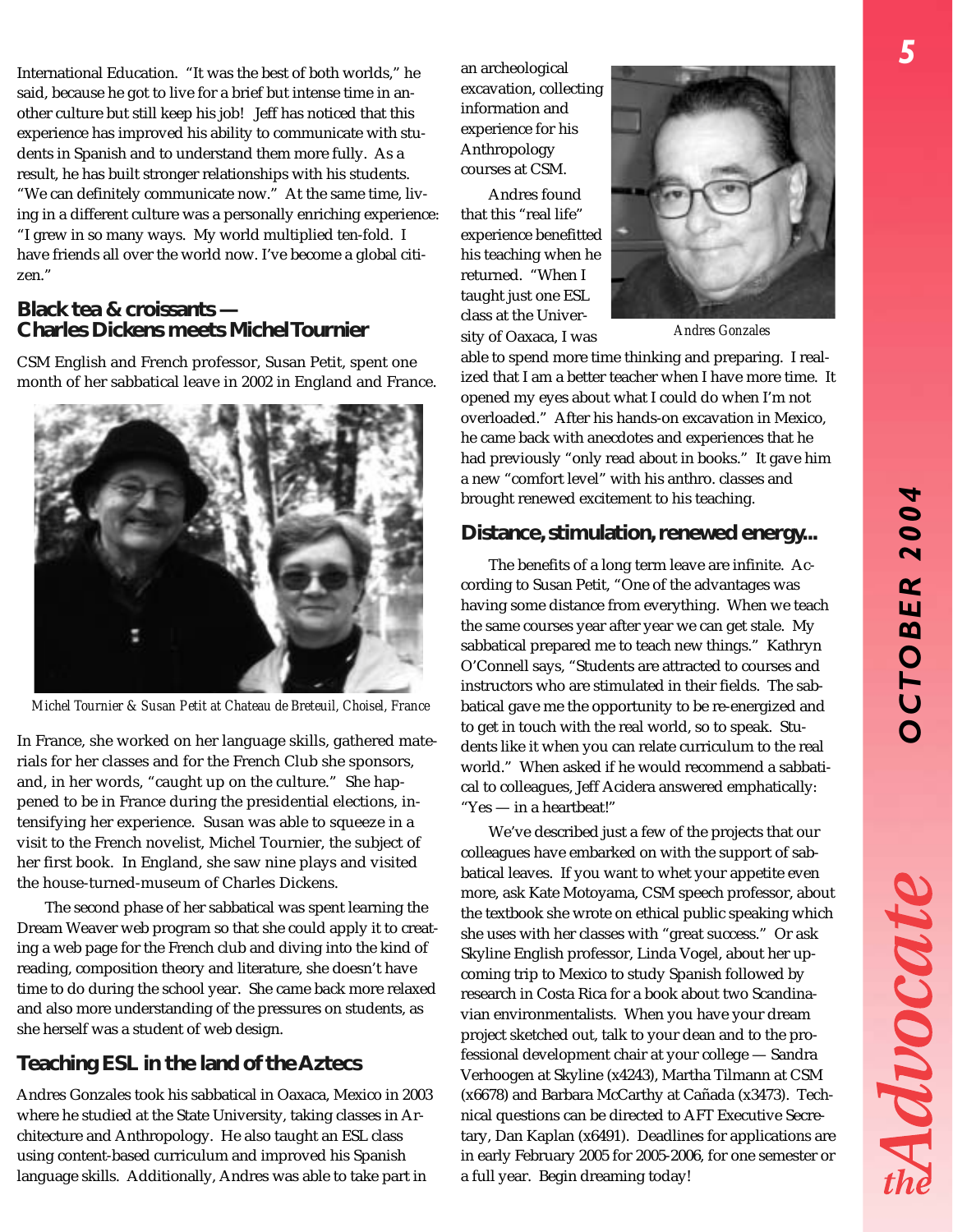*OCTOBER 2004*

OCTOBER

2004

#### *PARTTIMERS' HEALTH BENEFITS*

# *Attention part-time faculty: Medical reimbursement application deadline is February 2, 2005*

**WEDNESDAY FEBRUARY 2nd** is the **deadline** for eligible part time faculty to submit application PLUS proof of medical plan enrollment premium payments for partial premium reimbursement (up to 50%). The exact reimbursement shall be equal to the level of reimbursement received by the District from the State Chancellor's Office under Education Code sections 87860-87868.

The required form, including text from AFT Contract section 9.12, et seq., is available on the District Intranet under Human Resources. Paper copies of the required request form are also available for pick up in your College Payroll office as well as in the District Office of Human Resources.

The completed reimbursement request form must be submitted to your Division / department administrator for verification of load and administrator's signature.

#### ELIGIBILITY QUESTIONS:

- **• Are you employed in the District at 40% or more of a full-time load (6/15 FLC - 6 out of 15 units)?**
- **• Did you complete a 40% load in Fall 2004 semester?**
- **• Are you enrolled in an HMO, PPO, or indemnity health plan that is licensed and registered by either the California Department of Insurance or the California Department of Corporations?**
- **• Do you have proof of enrollment and proof of your premium payments?**

By the **FEBRUARY 2**nd deadline, you may submit proof of medical premium payments from last **July 1, 2004 through December 31st 2004**.

Download (or pick up) your reimbursement application form TODAY!

#### *District diverting part-time faculty office hour funds continued from page 1*

ance without regard to whether a course at a community college is taught by a full-time or a part-time faculty member." The next section starts: "There is hereby established the Community College Part-Time Faculty Office Hours Program for the purpose of providing community college students equal access to academic advice and assistance and to encourage community college districts to provide opportunities by compensating part-time faculty who hold office hours related to their teaching load."

#### **District claims that they are paying for hourly faculty's office hours**

How has this Part-Time Faculty Office Hours Program been implemented in our District? When AFT first attempted to negotiate the implementation of this Program, the District's response was that there already was a parttime office hours program in place. They referred to a March 12, 1990 Side Letter Agreement between AFT Local 1493 and the District, that stated, among other things, that: "Effective March 1990, hourly faculty teaching six (6) or fewer hours per week shall be expected to keep one office hour per week for each three hours of instruction." It further stated that: "For the remainder of the Spring 1990 semester, hourly faculty teaching more than six (6) hours per week shall not be assigned to office hours." The Side Letter later stated that: "The hourly salary schedule lecture and

laboratory rates shall be increased by 3.2% effective March 1, 1990. (The hourly lecture and laboratory rates will, thus, be  $7.5\% + 3.2\% = 10.7\%$  higher beginning  $3/1/90$  than during the 1988-89 year.)" The Side Letter did not actually say that part-time faculty would be paid an additional 3.2% for office hours. In addition, the salary of part-time faculty was increased both for those who did and for those who did not hold office hours.

When the District explained that their implementation of the Part-Time Faculty Office Hours Program was being fulfilled by the 1990 Side Letter, AFT responded by saying that the Side Letter had expired, as Side Letters are good for the life of the contract that they are related to unless renewed. This Side Letter had never been renewed, and thus this Side Letter had expired at the time the next contract became effective on July 1, 1992.

#### **Rather than return money to state, District puts office hour monies into General Fund**

Nonetheless, the District actually began participating in the state program for part-time office hours. At one point in negotiations a couple of years ago, AFT asked what was being done with the part-time office hours money given that there was no mechanism in place to provide this money to part-time faculty in the District. We were then told that, in fact, the money had been returned to the state. This turned out not to be the case. Rather, the District has been depositing this money into the District's General Fund.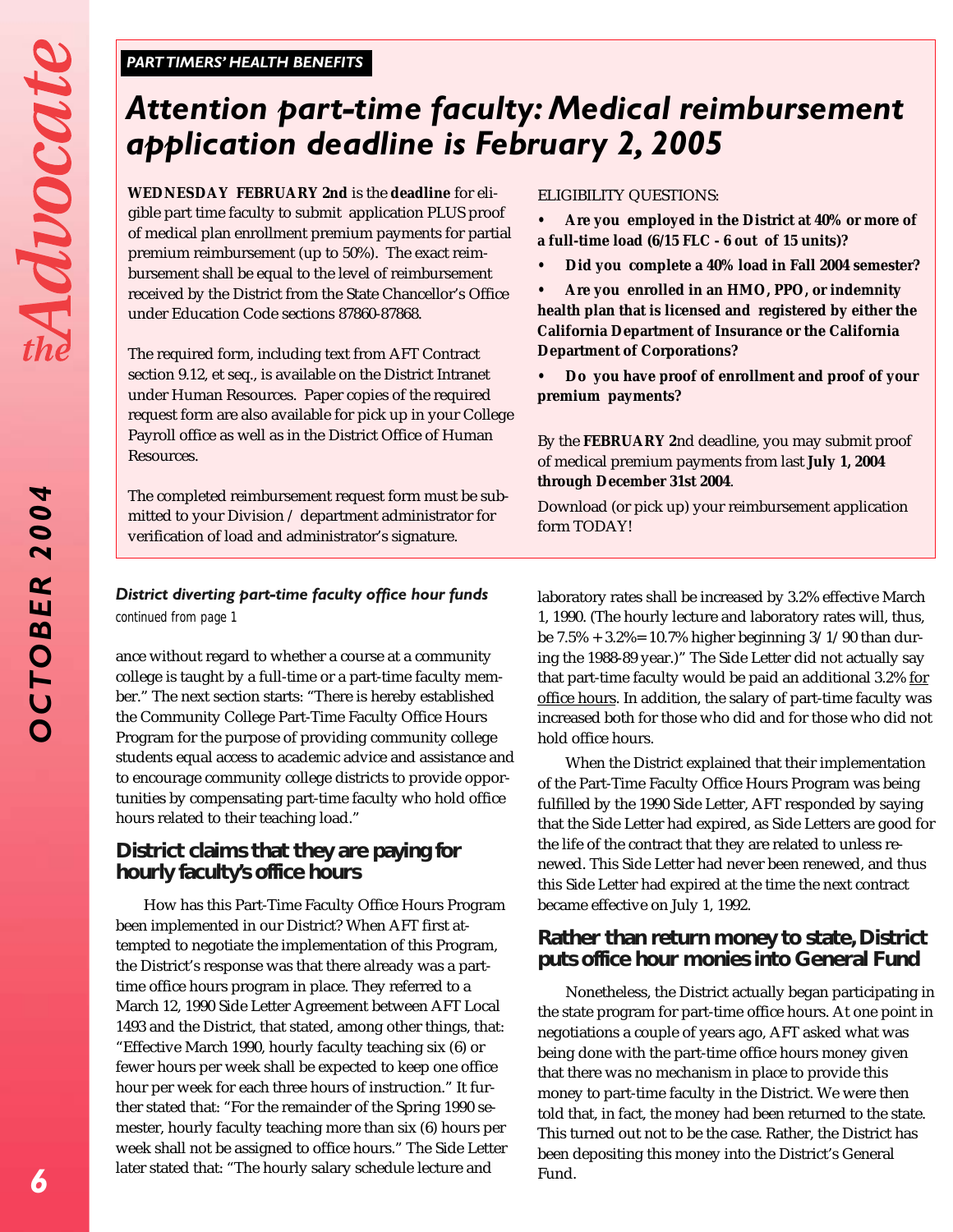### **District may have received almost \$2 million from state fund since 1997**

In the current round of negotiations, we have recently asked for a full accounting of how much money the District has received from the state since the Part-Time Office Hours Program began, but we have not yet received the data. We do have data, however, concerning the state Part-Time Faculty Office Hours Program for the 2003-04 Fiscal Year. In paperwork filed with the state program, the San Mateo District stated that there were 747 part-time faculty in the District program who held 11,954 office hours and

most part-time faculty here, as elsewhere, hold office hours simply because it is an important complement to what goes on in the classroom, and conscientious faculty know this. But these office hours are provided free by part-time faculty. The money that was intended by the California Legislature to go into the pockets of part-time faculty members in our District has gone into the General Fund.

# **State fund is intended to supplement parttimers' pay, not district savings**

The administration has thus far rationalized this policy



place their own parttime office hours program—the murky and unclear Side Letter Agreement of 1990. Of course, lawyers could argue for a long time about whether or not that Side Letter is dead, and what its precise meaning really is. But this issue is a legal distraction because the California Education Code sections that concern the Part-Time Office Hours Program clearly states (Section 87884.D) that: "Any changes made Community College

by this section to the *Skyline hourly English instructor Lucia Lachmayr holds office hours in the Language Arts part-time faculty office*

that the cost of holding these office hours came to \$832,682. According to the part-time office hours legislation, the state is supposed to reimburse participating districts up to 50% of the total cost of office hours, depending on available monies in the state fund each year. The San Mateo District filed a claim for \$416,341 to pay for its part-time office hours program and, because the state fund could only cover 68.4% of the claims last year, the District received \$284,743.32.

If the District has received approximately the same amount of money from the state each year since 1997 that it did in 2003-04, it appears that the District has received almost \$2,000,000 over the 1997-2004 period to fund a Part-Time Office Hours program that doesn't exist. Of course,

Part-Time Faculty Office Hours Program shall not affect any part-time faculty office hours program in effect on January 1, 2000." In other words, even if you accept the District argument that they gave part-time faculty some extra pay to hold office hours in 1990 and that this is now on the parttime salary schedule, the money that the California Legislature voted to fund their Part-Time Office Hours program was intended to be in addition to—over and above—whatever monies community college districts were already spending on providing part-time faculty with paid office hours.

It is way past time to pay our part-time faculty the back pay that is owed to them. In the current round of negotiations, we need to figure out a way to do just this.